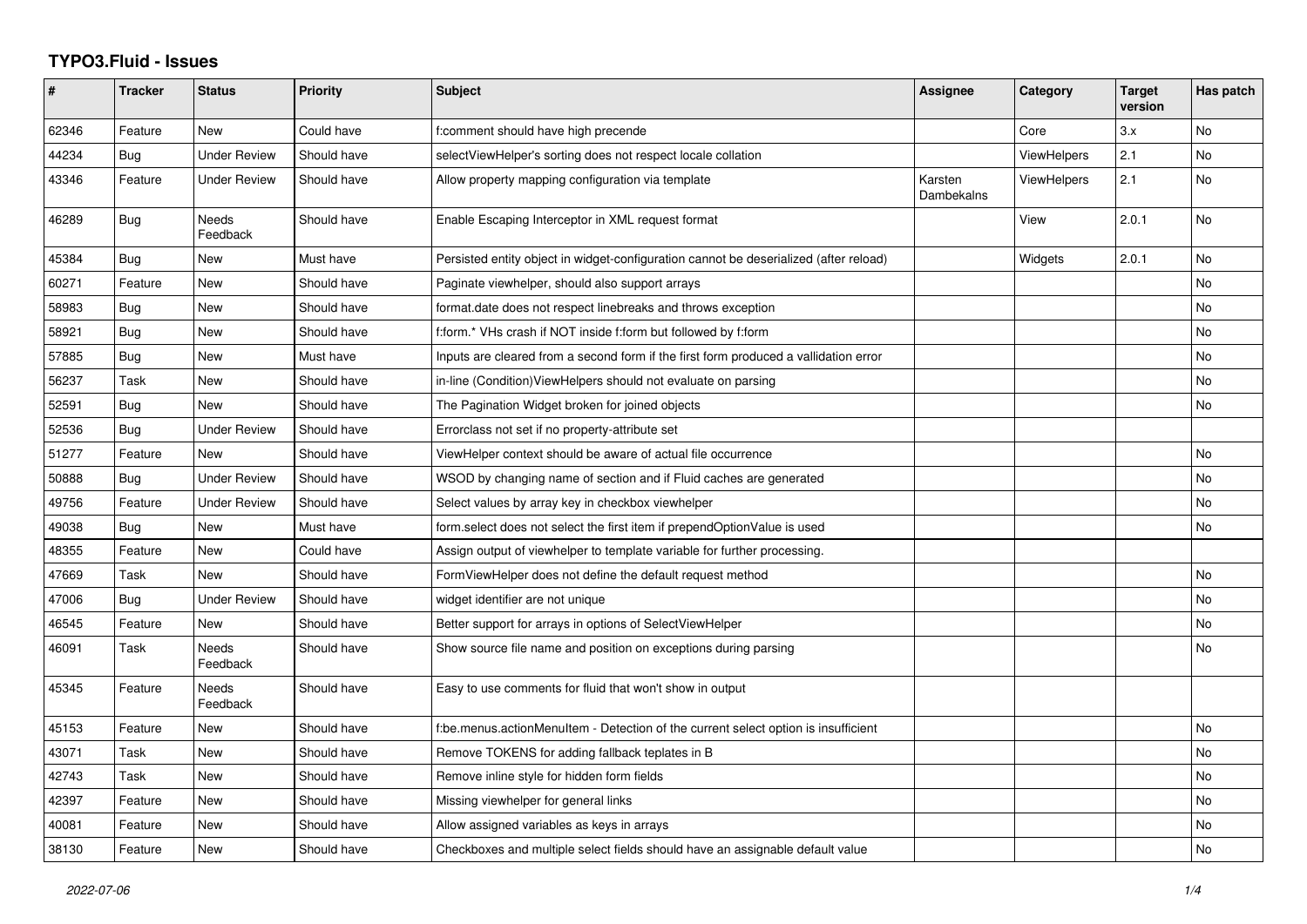| #     | <b>Tracker</b> | <b>Status</b>       | <b>Priority</b> | Subject                                                                                                     | <b>Assignee</b> | Category    | <b>Target</b><br>version | Has patch |
|-------|----------------|---------------------|-----------------|-------------------------------------------------------------------------------------------------------------|-----------------|-------------|--------------------------|-----------|
| 36559 | Feature        | New                 | Could have      | New widget progress bar                                                                                     |                 |             |                          | Yes       |
| 33215 | Feature        | New                 | Should have     | RFC: Dynamic values in ObjectAccess paths                                                                   |                 |             |                          | No        |
| 28554 | Bug            | New                 | Should have     | (v4) implement feature flag to disable caching                                                              |                 |             |                          | <b>No</b> |
| 28553 | Bug            | New                 | Should have     | improve XHProf test setup                                                                                   |                 |             |                          | No        |
| 28552 | Bug            | New                 | Should have     | (v5) write ViewHelper test for compiled run; adjust functional test to do two passes<br>(uncached & cached) |                 |             |                          | No        |
| 28550 | Bug            | New                 | Should have     | (v4) make widgets cacheable, i.e. not implement childnodeaccess interface                                   |                 |             |                          | No        |
| 28549 | Bug            | New                 | Should have     | make widgets cacheable, i.e. not implement childnodeaccess interface                                        |                 |             |                          | No        |
| 13045 | Bug            | New                 | Should have     | Entity decode of strings are different between if-conditions and output of variable                         |                 |             |                          |           |
| 9514  | Feature        | New                 | Should have     | Support explicit Array Arguments for ViewHelpers                                                            |                 |             |                          |           |
| 5636  | Task           | <b>Under Review</b> | Must have       | Form_RadioViewHelper and CheckBoxViewHelper miss check for existing object<br>before it is accessed.        |                 |             |                          | <b>No</b> |
| 3291  | Feature        | Needs<br>Feedback   | Should have     | Cacheable viewhelpers                                                                                       |                 |             |                          | <b>No</b> |
| 46257 | Feature        | Under Review        | Should have     | Add escape sequence support for Fluid                                                                       |                 | Core        |                          | No        |
| 39990 | Bug            | New                 | Should have     | Same form twice in one template: hidden fields for empty values are only rendered<br>once                   |                 | Core        |                          | No        |
| 32035 | Task           | New                 | Should have     | Improve fluid error messages                                                                                |                 | Core        |                          | Yes       |
| 30555 | Feature        | New                 | Could have      | Make TagBuilder more extensible                                                                             |                 | Core        |                          | <b>No</b> |
| 27607 | Bug            | New                 | Must have       | Make Fluid comparisons work when first element is STRING, second is NULL.                                   |                 | Core        |                          | No        |
| 10472 | Feature        | New                 | Could have      | Fluid Standalone distribution                                                                               |                 | Core        |                          | No        |
| 7608  | Feature        | New                 | Could have      | Configurable shorthand/object accessor delimiters                                                           |                 | Core        |                          | Yes       |
| 4704  | Feature        | New                 | Should have     | Improve parsing exception messages                                                                          |                 | Core        |                          |           |
| 3481  | Bug            | New                 | Should have     | Use ViewHelperVariableContainer in PostParseFacet                                                           |                 | Core        |                          | No        |
| 1907  | Feature        | New                 | Could have      | Default values for view helpers based on context                                                            |                 | Core        |                          |           |
| 60181 | Feature        | New                 | Could have      | Caching mechanism for Fluid Views/Templates                                                                 |                 | View        |                          | No        |
| 45394 | Task           | New                 | Should have     | Forwardport Unit test for standalone view                                                                   |                 | View        |                          | <b>No</b> |
| 43072 | Task           | New                 | Should have     | Remove TOKENS for adding templates fallback in Backporter                                                   |                 | View        |                          | No        |
| 38369 | <b>Bug</b>     | New                 | Must have       | Resource ViewHelpers should not fall back to request package                                                |                 | View        |                          | No        |
| 8989  | Feature        | Needs<br>Feedback   | Could have      | Search path for fluid template files                                                                        |                 | View        |                          | No        |
| 65424 | Bug            | <b>Under Review</b> | Should have     | SelectViewHelper must respect option(Value Label)Field for arrays                                           |                 | ViewHelpers |                          | No        |
| 60856 | Bug            | New                 | Must have       | Target attribute not supported by the form viewhelper                                                       |                 | ViewHelpers |                          | Yes       |
| 60003 | Feature        | New                 | Should have     | Add required-Attribute to f:form.password                                                                   |                 | ViewHelpers |                          | No        |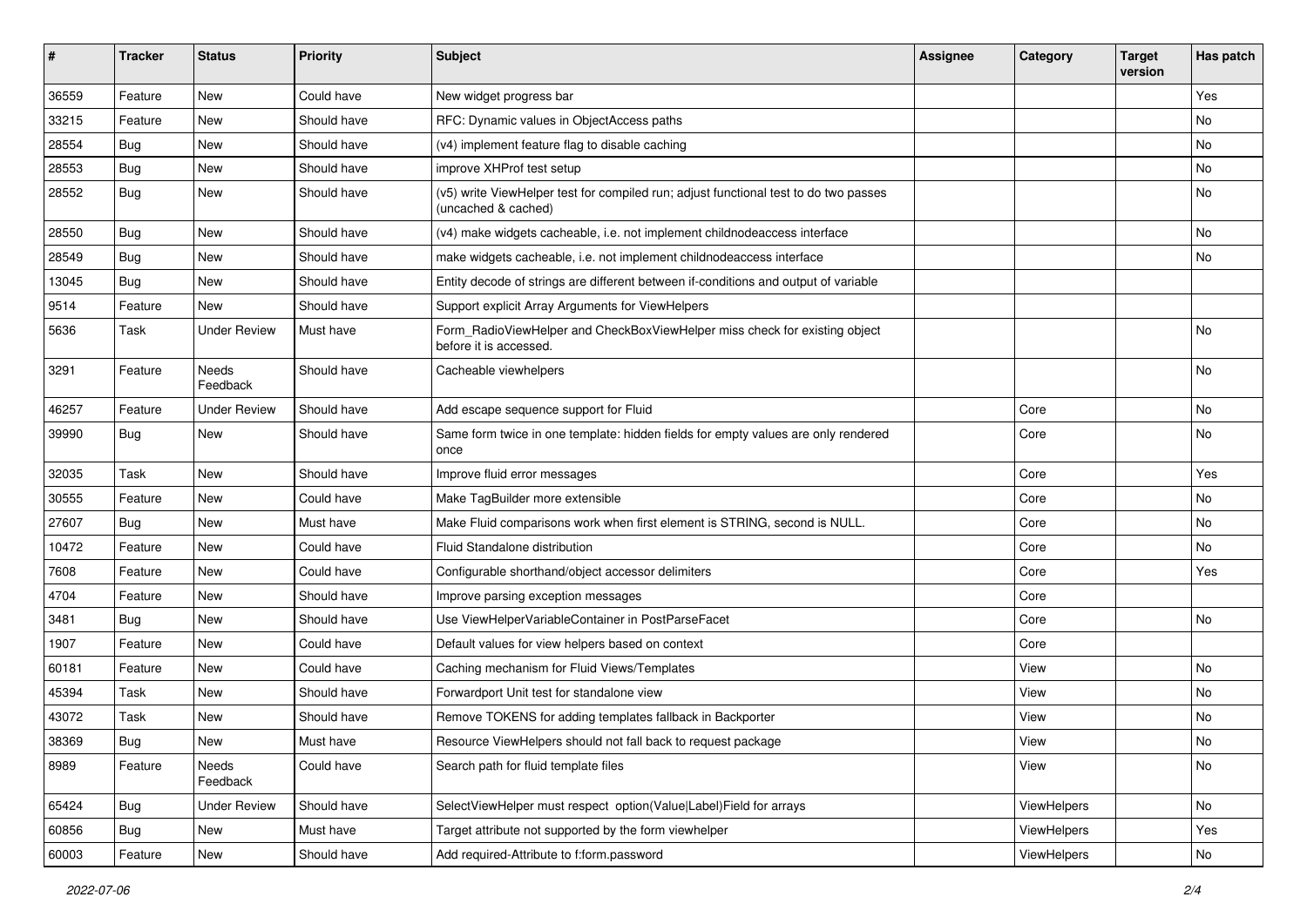| ∦     | <b>Tracker</b> | <b>Status</b>            | Priority             | Subject                                                                                                | <b>Assignee</b>             | Category    | <b>Target</b><br>version | Has patch |
|-------|----------------|--------------------------|----------------------|--------------------------------------------------------------------------------------------------------|-----------------------------|-------------|--------------------------|-----------|
| 54284 | Bug            | New                      | Should have          | Default Option for Switch/Case VH                                                                      |                             | ViewHelpers |                          | <b>No</b> |
| 51100 | Feature        | New                      | Must have            | Links with absolute URI should have the option of URI Scheme                                           |                             | ViewHelpers |                          | No        |
| 49600 | Bug            | New                      | Should have          | f:form tag shown as a HTML on frontend                                                                 |                             | ViewHelpers |                          | No        |
| 40064 | Bug            | New                      | Must have            | Multiselect is not getting persisted                                                                   |                             | ViewHelpers |                          | No        |
| 39936 | Feature        | New                      | Should have          | registerTagAttribute should handle default values                                                      |                             | ViewHelpers |                          | No        |
| 37619 | Bug            | New                      | Should have          | Fatal Error when using variable in name attribute of Section ViewHelper                                |                             | ViewHelpers |                          | No        |
| 36410 | Feature        | New                      | Should have          | Allow templates to send arguments back to layout                                                       |                             | ViewHelpers |                          | No        |
| 34682 | Bug            | <b>Under Review</b>      | Should have          | Radio Button missing checked on validation error                                                       |                             | ViewHelpers |                          | No        |
| 34309 | Task           | New                      | Could have           | Unknown ViewHelpers cause exception - should be handled more graceful                                  |                             | ViewHelpers |                          | <b>No</b> |
| 30937 | Bug            | New                      | Should have          | CropViewHelper stringToTruncate can't be supplied so it can't be easily extended                       |                             | ViewHelpers |                          | Yes       |
| 26664 | Task           | New                      | Won't have this time | Clean up Form ViewHelpers                                                                              |                             | ViewHelpers |                          | No        |
| 26658 | Task           | New                      | Won't have this time | Make Form ViewHelpers consistent                                                                       |                             | ViewHelpers |                          | No        |
| 10911 | Task           | New                      | Should have          | Tx_Fluid_ViewHelpers_Form_AbstractFormViewHelper->renderHiddenIdentityField<br>should be more reliable |                             | ViewHelpers |                          | No        |
| 9950  | Task           | New                      | Should have          | Binding to nested arrays impossible for form-elements                                                  |                             | ViewHelpers |                          |           |
| 8648  | Bug            | New                      | Should have          | format.crop ViewHelper should support all features of the crop stdWrap function                        |                             | ViewHelpers |                          | No        |
| 36655 | Bug            | New                      | Should have          | <b>Pagination Links</b>                                                                                |                             | Widgets     |                          | No        |
| 31955 | Feature        | New                      | Should have          | f:uri.widget                                                                                           |                             | Widgets     |                          | No        |
| 51239 | Bug            | <b>Under Review</b>      | Must have            | AbstractViewHelper use incorrect method signature for "\$this->systemLogger->log()"                    | Adrian Föder                | Core        |                          | Yes       |
| 54195 | Task           | <b>New</b>               | Should have          | Rename and move FormViewHelper's errorClass value, currently 'f3-form-error'                           | Adrian Föder                | ViewHelpers |                          | No        |
| 59057 | Bug            | <b>Under Review</b>      | Must have            | Hidden empty value fields shoud be disabled when related field is disabled                             | <b>Bastian</b><br>Waidelich | ViewHelpers |                          | No        |
| 58862 | Bug            | <b>Needs</b><br>Feedback | Should have          | FormViewHelper doesn't accept NULL as value for \$arguments                                            | Bastian<br>Waidelich        | ViewHelpers |                          | Yes       |
| 53806 | Bug            | <b>Under Review</b>      | Should have          | Paginate widget maximumNumberOfLinks rendering wrong number of links                                   | Bastian<br>Waidelich        | Widgets     |                          | No        |
| 55008 | Bug            | <b>Under Review</b>      | Should have          | Interceptors should be used in Partials                                                                | Christian Müller            |             |                          | No        |
| 33628 | Bug            | Needs<br>Feedback        | Must have            | Multicheckboxes (multiselect) for Collections don't work                                               | Christian Müller            | ViewHelpers |                          | No        |
| 3725  | Feature        | New                      | Could have           | <b>CSS Engine</b>                                                                                      | Christian Müller            | ViewHelpers |                          | No        |
| 37095 | Feature        | New                      | Should have          | It should be possible to set a different template on a Fluid TemplateView inside an<br>action          | Christopher<br>Hlubek       |             |                          | No        |
| 8491  | Task           | Needs<br>Feedback        | Should have          | link.action and uri.action differ in absolute argument                                                 | Karsten<br>Dambekalns       | ViewHelpers |                          | No        |
| 52640 | Feature        | <b>Under Review</b>      | Should have          | Create an UnlessViewHelper as opposite to the IfViewHelper                                             | Marc Neuhaus                |             |                          | No        |